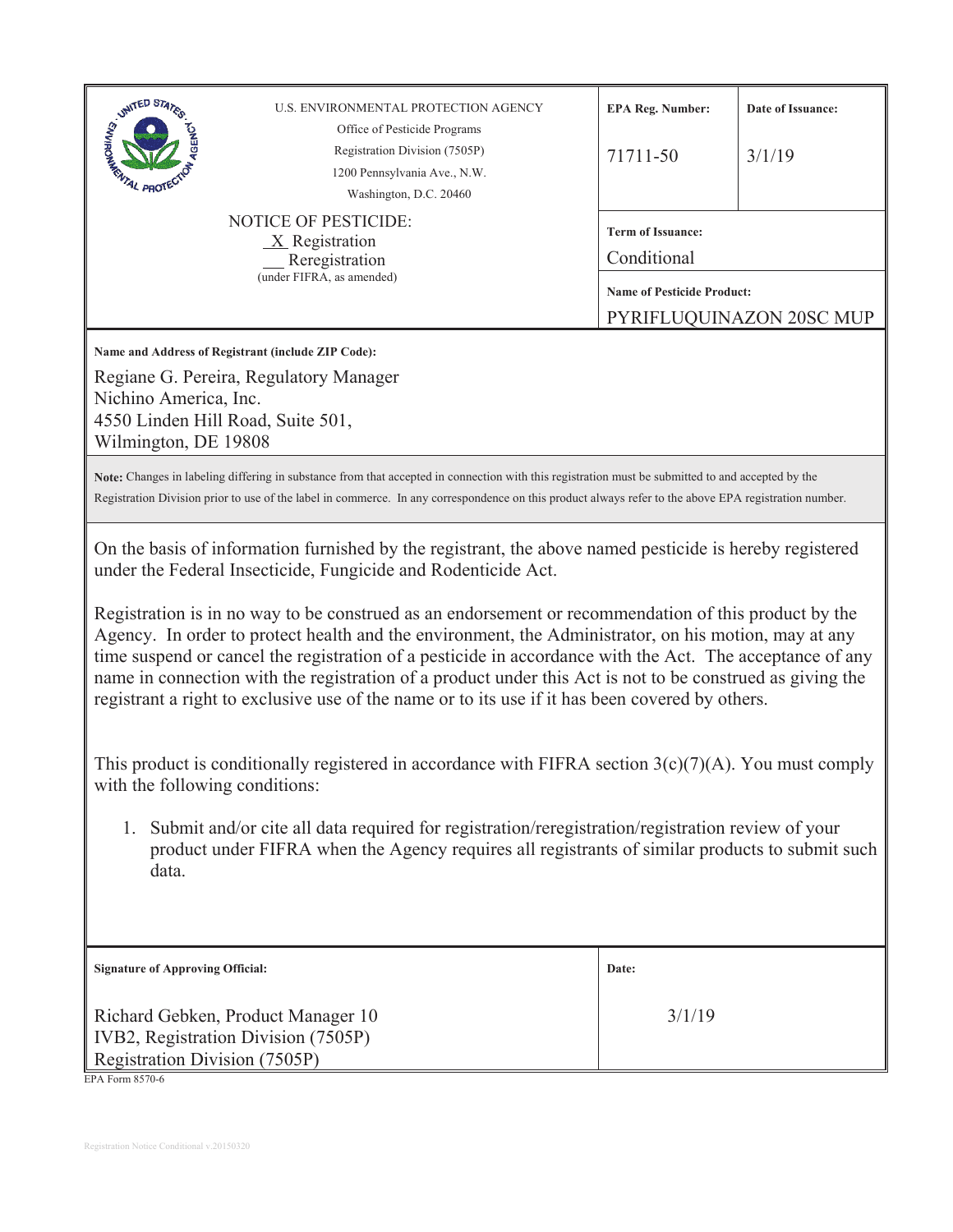Page 2 of 2 EPA Reg. No. 71711-50 Decision No. 546232

- 2. Make the following label changes before you release the product for shipment:
	- Revise the EPA Registration Number to read, "EPA Reg. No. 71711-50."
- 3. Submit one copy of the final printed label for the record before you release the product for shipment.

Should you wish to add/retain a reference to the company's website on your label, then please be aware that the website becomes labeling under the Federal Insecticide Fungicide and Rodenticide Act and is subject to review by the Agency. If the website is false or misleading, the product would be misbranded and unlawful to sell or distribute under FIFRA section  $12(a)(1)(E)$ . 40 CFR  $156.10(a)(5)$  list examples of statements EPA may consider false or misleading. In addition, regardless of whether a website is referenced on your product's label, claims made on the website may not substantially differ from those claims approved through the registration process. Therefore, should the Agency find or if it is brought to our attention that a website contains false or misleading statements or claims substantially differing from the EPA approved registration, the website will be referred to the EPA's Office of Enforcement and Compliance.

If you fail to satisfy these data requirements, EPA will consider appropriate regulatory action including, among other things, cancellation under FIFRA section 6(e). Your release for shipment of the product constitutes acceptance of these conditions. A stamped copy of the label is enclosed for your records. Please also note that the record for this product currently contains the following CSFs:

• Basic CSF dated  $3/1/2019$ 

If you have any questions, please contact Virna Stillwaugh by phone at 703-347-8506, or via email at stillwaugh.virna@epa.gov.

Sincerely.

Richard Gebken Product Manager 10 Invertebrate & Vertebrate Branch 2 **Registration Division (7505P)** Office of Pesticide Programs

Enclosure